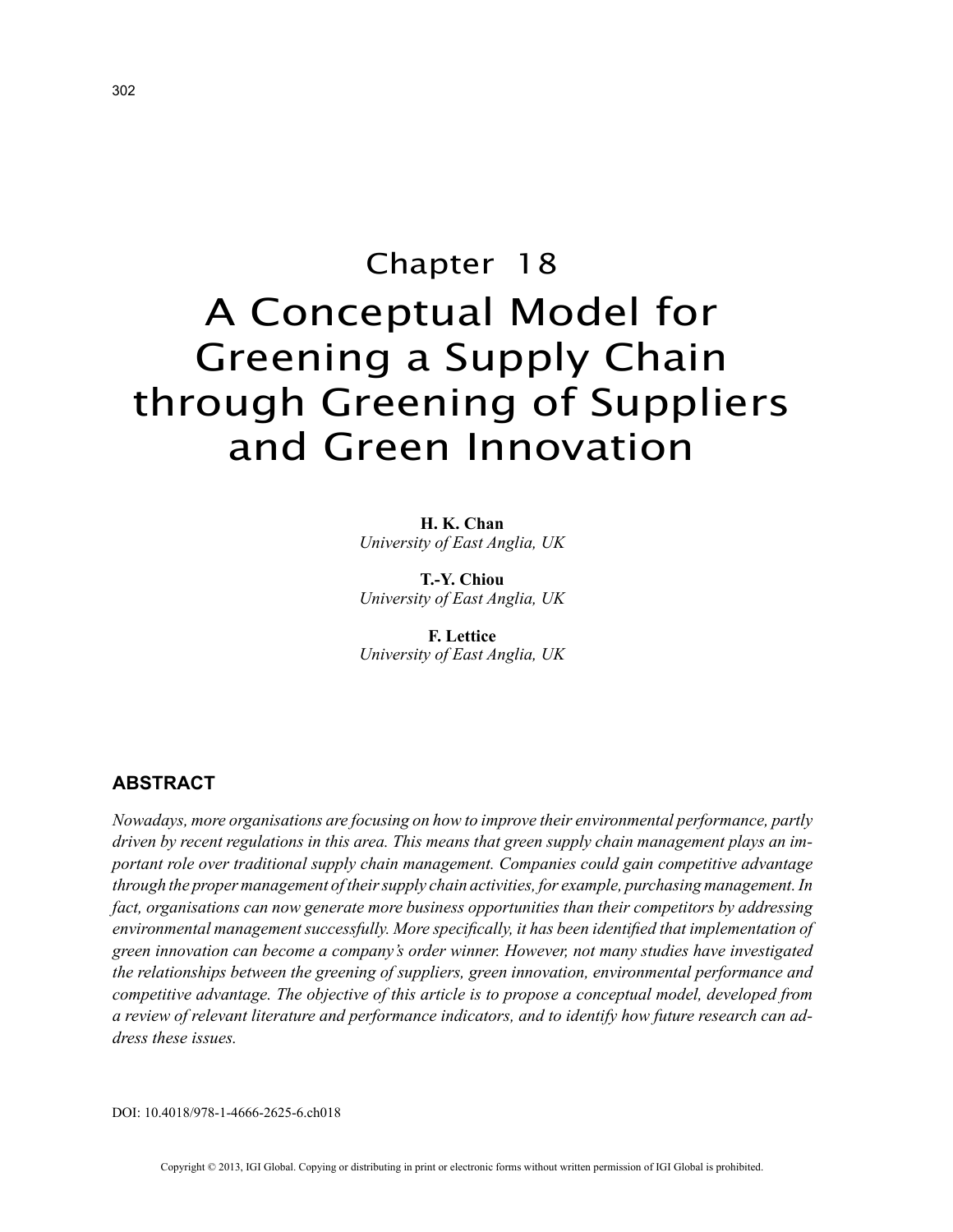### **INTRODUCTION**

Rapid technological advancement has made life more convenient, but has also resulted in increasingly shorter product life cycles. Consequently, as products are replaced and disposed of more frequently, there are negative impacts on the environment, such as more waste. One of the most effective ways to tackle such environmental problems is to focus on waste prevention and control at the source through green procurement (Min and Galle, 1997). More importantly, welldesigned environmental standards can increase producers' incentives to adopt green product and technological innovation (Shrivastava 1995). As a matter of fact, some of the leading international organisations have developed their own environment management systems and criteria to motivate their suppliers. For example, Sony's "Green Partner Standards" (Sony Corporation, 2009), and HP's supply chain social and environmental responsibility (Hewlett-Packard, 2008). Avery (1995)'s study found that in 1993 only 40% of 1000 buyers of office equipment and supplies in the UK were taking part in environmental initiatives within their organisation, but the figure had soared to 80% in 1995.

It is therefore becoming very important for organisations to adopt green innovation and implement Green Supply Chain Management (GSCM) within their value chain (Steger, 1993). Rao and Holt (2005) conducted empirical research and found a positive relationship between GSCM practices and competitiveness and economic performance. In general, organisations can further reduce production cost and increase their economic efficiency through such initiatives (Porter, 1991). Furthermore, improvement in corporate environmental performance and compliance with environmental regulations can contribute to a company's competitiveness (Bacallen, 2000).

The implementation of GSCM has been found to contribute towards corporate competitiveness and environmental performance by a number of authors (e.g. Rao, 2002; Tukker et al., 2001; Cairncross, 1992; Hart, 1995; Schmidheiny, 1992; Shrivastava, 1995; Poter and Linde, 1995; Vermulen, 2002). GSCM can be broadly classified into external and internal environment management (Rao, 2002). In terms of external environment management, it is related to the greening of suppliers (Bowen et al., 2001; Lloyd, 1994; Rao, 2002; Hamner, 2006; Makower, 1994; Green et al, 1998; Rajagopal and Bernard, 2006). Internal environment management can be reflected by green innovation, which can also be divided broadly into product and process innovations (Klassen and Whybank, 1999; Porter and Van der Linde, 1995; Hart, 1995; Schmidheiny, 1992). Green innovation has not been addressed well in the green supply chain management literature in spite of the fact that it can create a competitive advantage for firms (Porter and Van der Linde, 1995; Chen et al., 2006). In addition, not many studies have investigated the relationship between the greening of suppliers, green innovation, environmental performance and competitive advantage. The objective of this article is thus to propose a conceptual model, based on a review of relevant literature and performance indicators on the factors discussed above, to identify areas for future research.

The rest of this paper is organised as follows. The next section reviews relevant literature on the factors discussed above, namely, the capability of greening the supplier, the capability of green innovation, competitive advantage and environmental performance of firms. Moreover, the indicators of the above factors are reviewed as well. Then, a conceptual framework is proposed which aims to study the relationships between these factors. Finally, the conceptual model and literature review are used to identify where future research is needed in this area.